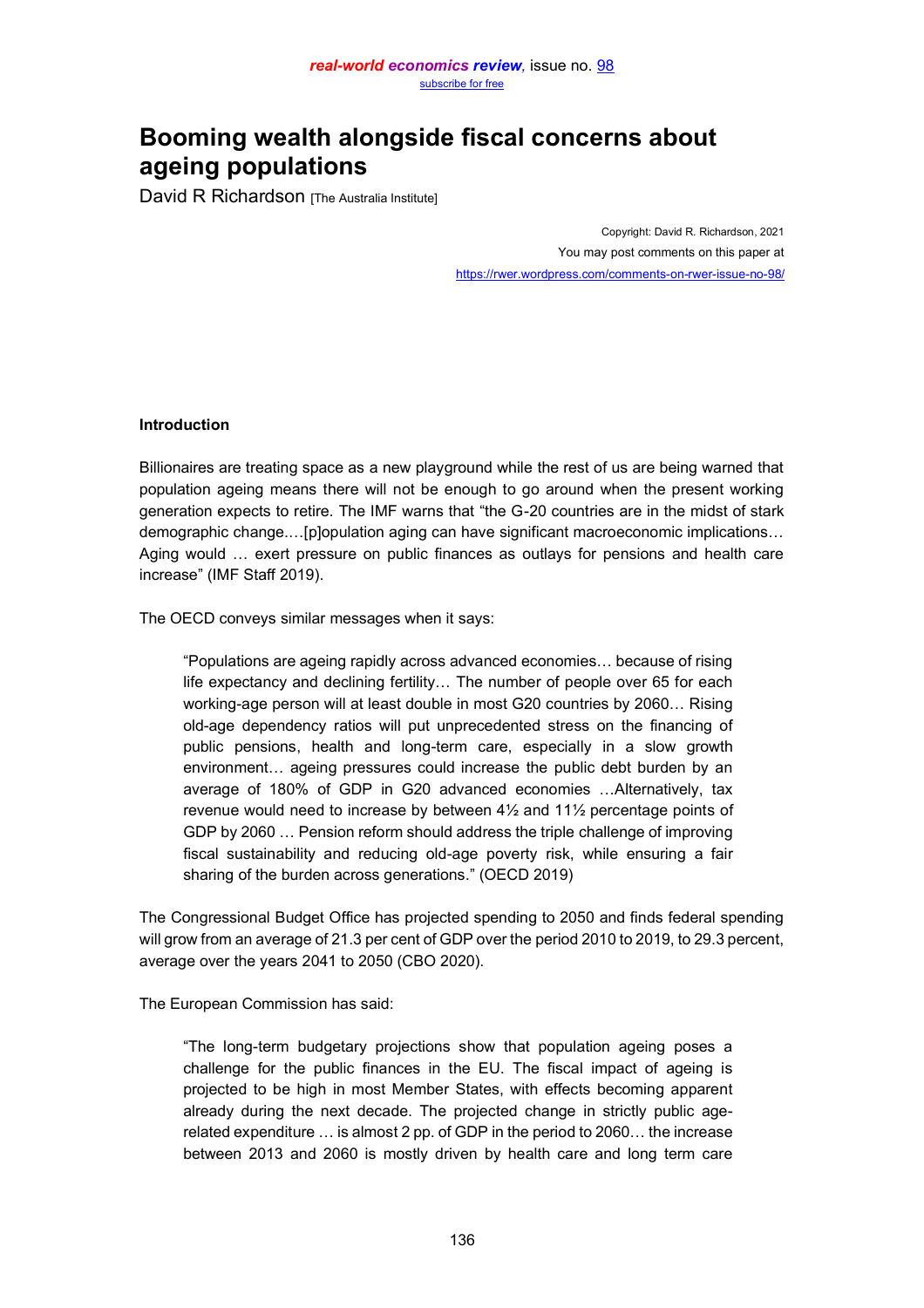spending, which combined is projected to rise by about 2 pp. of GDP," (European Commission 2015).

The concern in all this is what government spending means as a share of GDP. Common to all these expressions of concern about fiscal "viability" are the comparisons to GDP.

On the issue of health care, the OECD observes that over the 20 years to 2015, public health spending exceeded GDP growth in all OECD countries and was on course to reach almost 9 per cent by 2030 and 14 per cent by 2060. It put the pressures down to "new technologies which extend the scope, range and quality of medical services; rising incomes, which engender higher expectations on the quality and scope of care; and population ageing." (OECD, 2015, 20). Officials in charge of government budgets complained that because:

"...health care is perceived by citizens as a very high priority, and government policies in this area are closely watched. In addition there are many stakeholders who intervene between the beneficiary of health care (the citizen/patient) and the public resources that finance it. These include purchasers (Ministries of Health, social security institutions, social insurance funds or sub-national governments); a wide ranges of service providers (clinicians with different specialities, operating within hospitals and other health facilities); providers of medicines, tests and equipment (pharmaceutical companies and laboratories); and other bureaucratic and administrative intermediaries." (OECD, 2015, 20).

While these issues are being debated throughout OECD countries and elsewhere, the present paper will attempt to highlight the general problem but with reference to Australian experience to illustrate the issues involved. The Australian government has also warned of the looming fiscal "problems" with the publication of an Intergenerational Report (IGR) roughly every five years and was clearly designed to scare us into accepting a neoliberal/austerity agenda. Indeed the 2015 IGR was a political exercise to the extent that it gave three scenarios, first the government's austerity plan which would "solve" the fiscal challenge, second, the government plan modified by not including measures it was still lobbying to get passed by the Australian Senate and third was the continuation of the policies from the last Labor Government (Australian Government, 2015). They showed fiscal projections that were respectively good, better and worst in terms of debt and deficit outcomes. The last report released this year (2021) is more moderate but still raises concerns about the ageing population and the fiscal implications and invites us to wonder if Australia will be able to "afford" the government expenditures associated with the aging population (Australian Government 2021).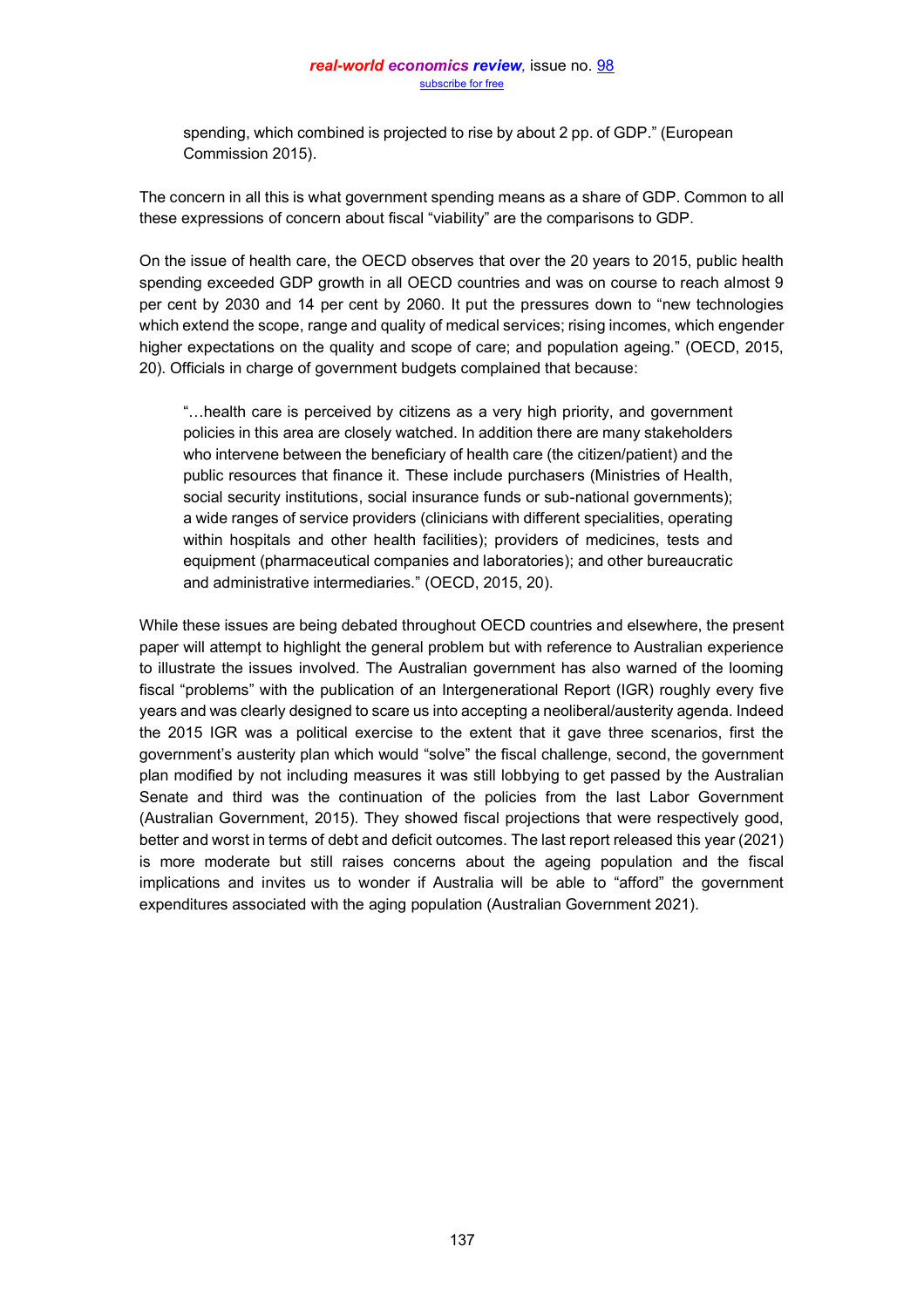## **What is missing in these exercises?**

Whatever the subject of fiscal burdens and the like are discussed there is a reference to income or GDP in the international and country reports that cover these issues.<sup>1</sup> The "tax burdens" are expressed as a share of income or GDP for example. Ability to pay, intergenerational issues and so on are also typically expressed in terms of proportions of GDP or are sometimes so obvious the comparison with GDP does not have to be spelt out. Hence the emphasis is based on GDP as if other measures of income and wealth were irrelevant. Capital gains for example are only rarely mentioned and then it is in the context of realised capital gains that might be included in personal income.

This is an important limitation of the meaning of income and the analysis can look dramatically different if capital gains are taken into account in a wider definition of income. When considering such things as living standards, wellbeing and so on it is also important to add back some of the things missing in traditional macroeconomic outlooks. Income as measured in the national accounts is a very inadequate measure of wellbeing. Wealth should be considered and, of course, if properly measured income itself would be so much higher if capital gains are included.

Net worth is another measure of affluence. Household net worth in Australia in March 2021 was \$12.7 trillion (ABS 2021b), over six times national income. The increase in wealth has taken us by surprise to some extent. in March 1990 household net worth was a modest 3.58 and by March 2021 it stood at 6.37 times GDP. Australia is not unique in this respect. In the US wealth to income (net national income) increased from approximately 3.8 times in 1990 to 5.5 times in 2017 (Robins, 2019). Likewise in the UK the ratio of wealth to national income rose from 3.7 in 1995 to 5.7 in 2018 (Advani et al, 2020).

"In 1970, private wealth-national income ratios ranged from around 200%-350% in most developed countries ... The past four decades saw a sharp rise in these ratios in all countries. By 2007, the year in which the global financial crisis began, private wealth-national income ratios in the countries observed averaged 550%, peaking at 800% in the extreme case of Spain." (Alvaredo et al, 2018).

The evidence would seem to suggest there has been a very substantial shift in the structure of the economy. Wealth is extremely important as a resource at the disposal of households and now looms so much larger than it did three decades ago. Wealth also generates capital gains, the increments in the value of wealth as a result of price changes. These are too often ignored in macroeconomic commentary and are not taken into account at all in the IGRs. The distribution of income and wealth is almost entirely neglected in these exercises but will become increasingly serious as the distribution of income and wealth worsens into the future. With increasing inequality there are also worsening political power imbalances.

We now take a step back and consider the treatment of capital gains in public finance discussions about revenue.

<sup>1</sup> In principle income and production are equal in a national accounting sense (United Nations 2003). However, national income needs to adjust GDP for income accruing to foreigners, and residents' earnings from overseas.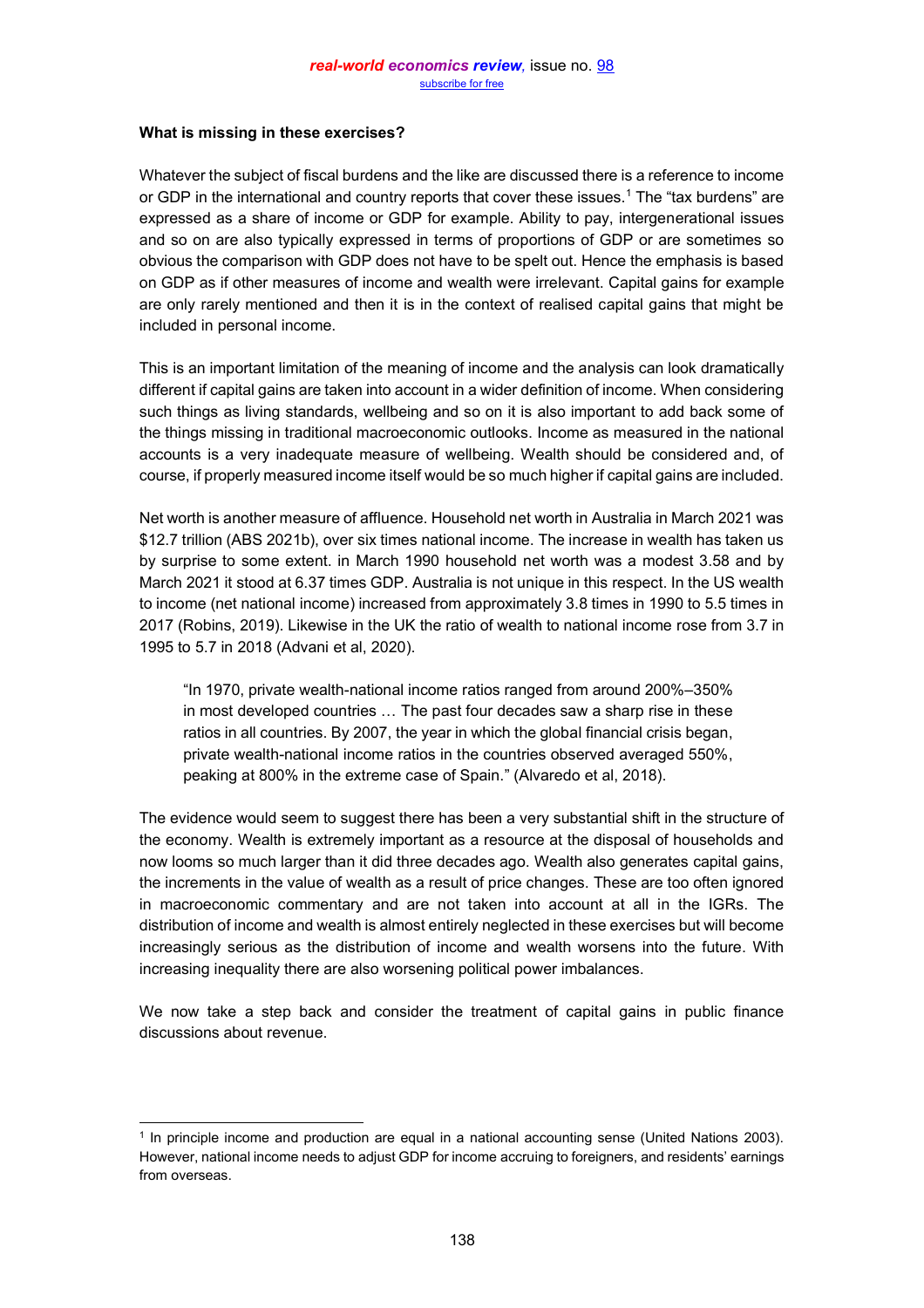# **Haig-Simons income concept**

Public finance courses have stressed for generations that fiscal policy discussions should be using something along the lines of a comprehensive definition of income. Those definitions say that one's income over a time period must be equal to consumption plus any increase/decrease in one's financial assets. Most discussions refer to the Haig-Simons  $(H-S)$  income concept which is simply defined as "consumption plus changes in net worth" (Staff of the joint Committee on Taxation, 2012). The references are to economists, Robert Haig (1921) and Henry Simons (1938). While tax systems tend to include only realised capital gains for practical reasons, the H-S definition definitely includes capital gains on an accrual basis (Armour et al, 2013).

Given capital gains are an essential part of the ideal measure of capacity to pay, attention should have been given to the behaviour of capital gains and their implications for macroeconomics generally and especially fiscal/budgetary policy and related topics. As a measure of capacity to pay tax measures of comprehensive income should also be relevant also for distributional analysis. Indeed, it might even be suggested that the onus should be put on analysists who do not include capital gains to justify that omission.

For most of the present discussion GDP *plus* capital gains as measured by the change in household net worth from year to year is used. Arguably household income should be used instead of GDP but GDP may still be appropriate given a large part of the tax revenue is taxes on production. The reader may keep in mind that there is a significiant difference and there may be valid arguments in favour of either. The other consideration is whether the analysis should include any capital gains accruing to other sectors, the government, corporations, and the rest of the world. The view here is that capital gains in especially the corporate sector are likely to be reflected in higher valuations of corporate equity held by the household sector so that including the latter should be sufficient. Otherwise there would be an element of double counting. The paper now turns to examine the empirical importance of net worth and increases in net worth among households.

## **Wealth**

Figures for Australia show that since September 1988 net worth has been growing at 7.5 per cent per annum and, as mentioned above, is now (March 2021) \$12,665 billion.<sup>2</sup> At that rate in 40 years it would be \$228,521 billion or roughly \$89,160 billion in 2021 prices. Figure 1 plots household net worth over that period. These figures are shown in the solid line in Figure 1 with a trend line included as the dotted line in Figure 1.3

<sup>&</sup>lt;sup>2</sup> September 1988 is the first data point in the ABS series for household net worth.

<sup>&</sup>lt;sup>3</sup> To cope with the volatility of capital gains other researchers have used cumulative measures of income. Here the preference is to use trend annual data. Experimenting with alternatives in excel it appeared the exponential functional form was the best fitting equation for the data with a high correlation coefficient of 0.9859.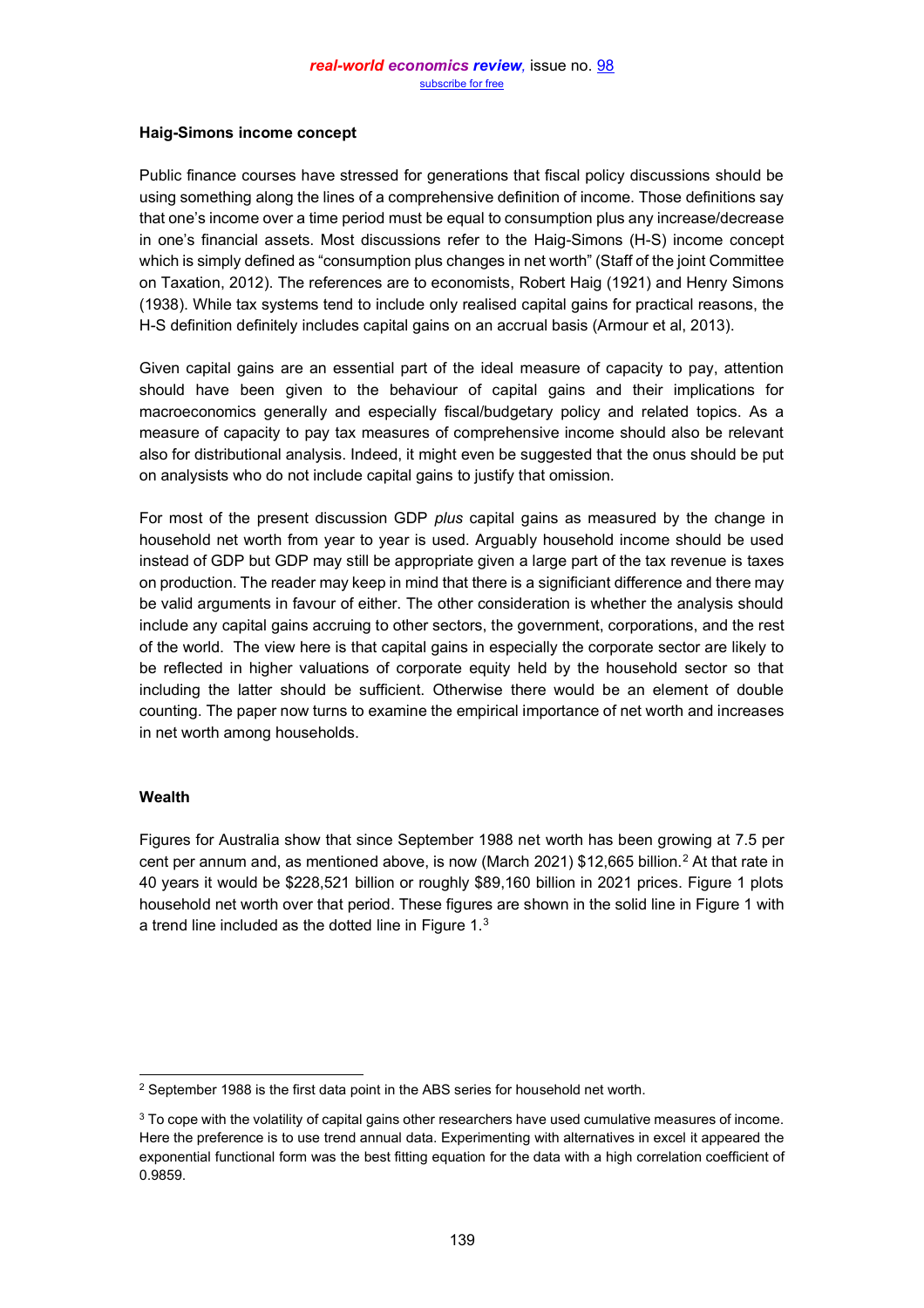

**Figure 1:** Household Net Worth, \$billions

**Source:** Author's calculations and ABS (2021b).

Figure 1 shows a very steady upward trend in the movement of household net worth over the period since 1989. There is a hint in the graph that the upward trend might have been even higher were it not for the global financial crisis on the one hand and the weak economy just prior to pandemic and then the pandemic itself on the other hand. The strength of the trend suggests it is likely to continue well into the future.

Of the total \$12,665 billion in household net worth, household savings contributed just \$1,215 billion in the period since March 1989 (ABS, 2021c), the rest was capital gains worth some \$10,116 billion over that period together with the opening balance of \$1,298 billion in March 1989. At the moment (2021) household net wealth is 6.37 times GDP and on the projections net household wealth will increase to 14.0 times GDP in 2060-61. It is not clear what has driven the large increases in wealth either in Australia or elsewhere. Monetary policy has been implicated. Reductions in interest rates can increase the value of many assets since they increase the discounted value of any stream of income that may be associated with the ownership of particular assets or businesses. However, just looking at the graph in Figure 1 it is hard to discern the influence of the low interest rate policy. The trend before the global financial crisis was at least as strong under higher interest rates.

# **Capital gains**

The consequences of leaving capital gains and wealth out of the analysis is very important. The hidden income will have a lot of consequences for notions of capacity to pay tax and general wellbeing and how those might be estimated. Moreover, given the relative stability of the estimated equation in Figure 1 it can be used to make rough projections over the next 40 years which show household net wealth grows at a very fast rate. One of the implications already mentioned is that capital gains will swamp income and/or GDP as measured in the national accounts. Using the equation in Figure 1, trend capital gains are 44 per cent of GDP in the year to March 2021. This means that a conventional analysis misses almost half the actual income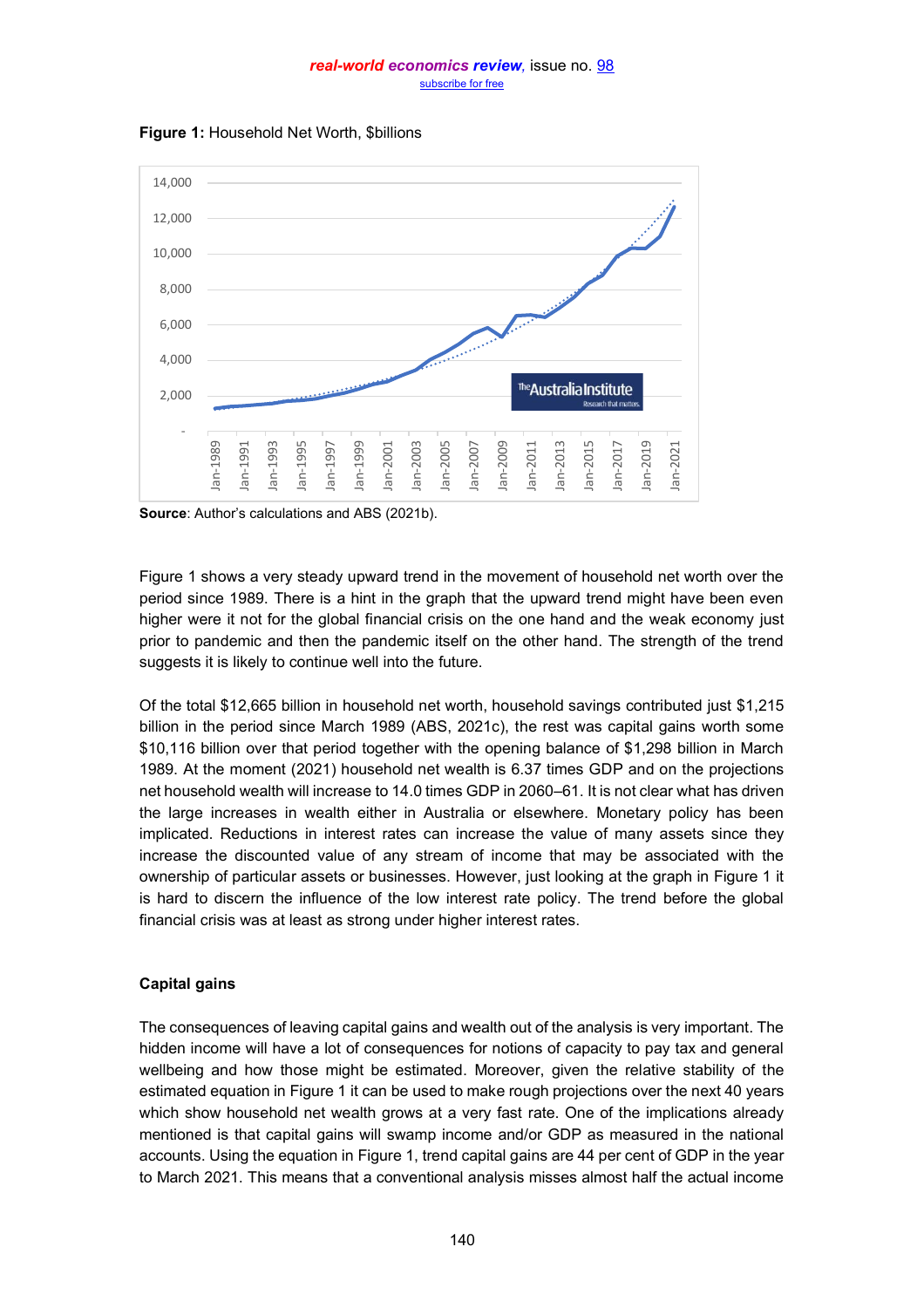in Australia.<sup>4</sup> When it is assumed that household net wealth continues to grow at 7.5 per cent over the next 40 years and using the average growth in nominal GDP assumed by the IGR (5.0 per cent) then in the year 2060-61 capital gains will increase to \$18.2 trillion and will equate to some 132 per cent of GDP at that time. Some of that \$18.2 trillion will be household savings (\$0.42 trillion) implying capital gains of \$17.8 trillion which will be 127 per cent of GDP. This is a large increase in the wealth to GDP ratio driven by just the small gap in the assumed growth in wealth, 7.5 per cent, compared with the 5.0 per cent increase in GDP. The gap of just 2.5 per cent per annum is sufficient to generate the rapid rise in wealth to income ratio that concerns Piketty (2014) for example.

Conventional thinking about income needs to be thoroughly re-examined because conventionally measured GDP will only be 43 per cent of H-S income in 40 years' time on these trends. This type of finding suggests Australia and many other OECD countries are on their way to some new Belle Époque as foreshadowed by Piketty (2014). While Belle Époque applied to the lifestyle of the elite, the importance of the period for Piketty was the extreme inequality in which the ranks of the wealthy could live in a style that was unattainable to those with even the best of wage and salary jobs.

Note too, income itself may be incomprehensibly bigger. Unlike conventionally measured income, there does not appear to be any mechanism that would stabilise a net worth to GDP ratio nor a capital gains to GDP ratio. The productive capital stock in an economy might also asymptote towards an equilibrium share of GDP.<sup>5</sup> However, wealth not only includes the industrial capital stock but also a lot of other assets, such as art works, jewellery, private dwellings, commercial real estate and so on.

# **Further reflections on wide conceptions of income**

In considering why macroeconomic discussions traditionally ignore capital gains it might be noted that the traditional conception of income as equal to production has a lot of appeal. Most of the concepts in the national accounts are based on transactions between different players in the economic system. Capital gains, however, are not transactions. There are exceptions but for the most part the national accounting income concepts derive from transactions and subsequently on transfers made out of the original income. H-S income is not constrained at all by GDP or any other magnitude. The capital gains component of H-S income as a valuation phenomenon can in principle lead a life completely independent of other GDP magnitudes as seems to be the case.

The use of GDP has been criticised in other contexts. As is well known, national accounting aggregates were never intended as a measure of wellbeing. Instead, they merely set out to measure what was being bought and sold in the market. Those who designed the national accounts in the 1930s and 1940s knew they were not designing measures of human welfare but merely aimed "to provide a gauge of the size and health of the economy" (Syrquin, 2011).

<sup>4</sup> GDP is much larger than household income with capital gains being 54 per cent of measured household income.

<sup>5</sup> If net investment is say 25 per cent of GDP and GDP is growing at 5 per cent, then the capital stock to GDP ratio will stabilise at 5 (= 25/5). But there is no mechanism that ties capital gains to any national accounting magnitude. It is very important to distinguish wealth from the capital stock which is used in the production of goods and services.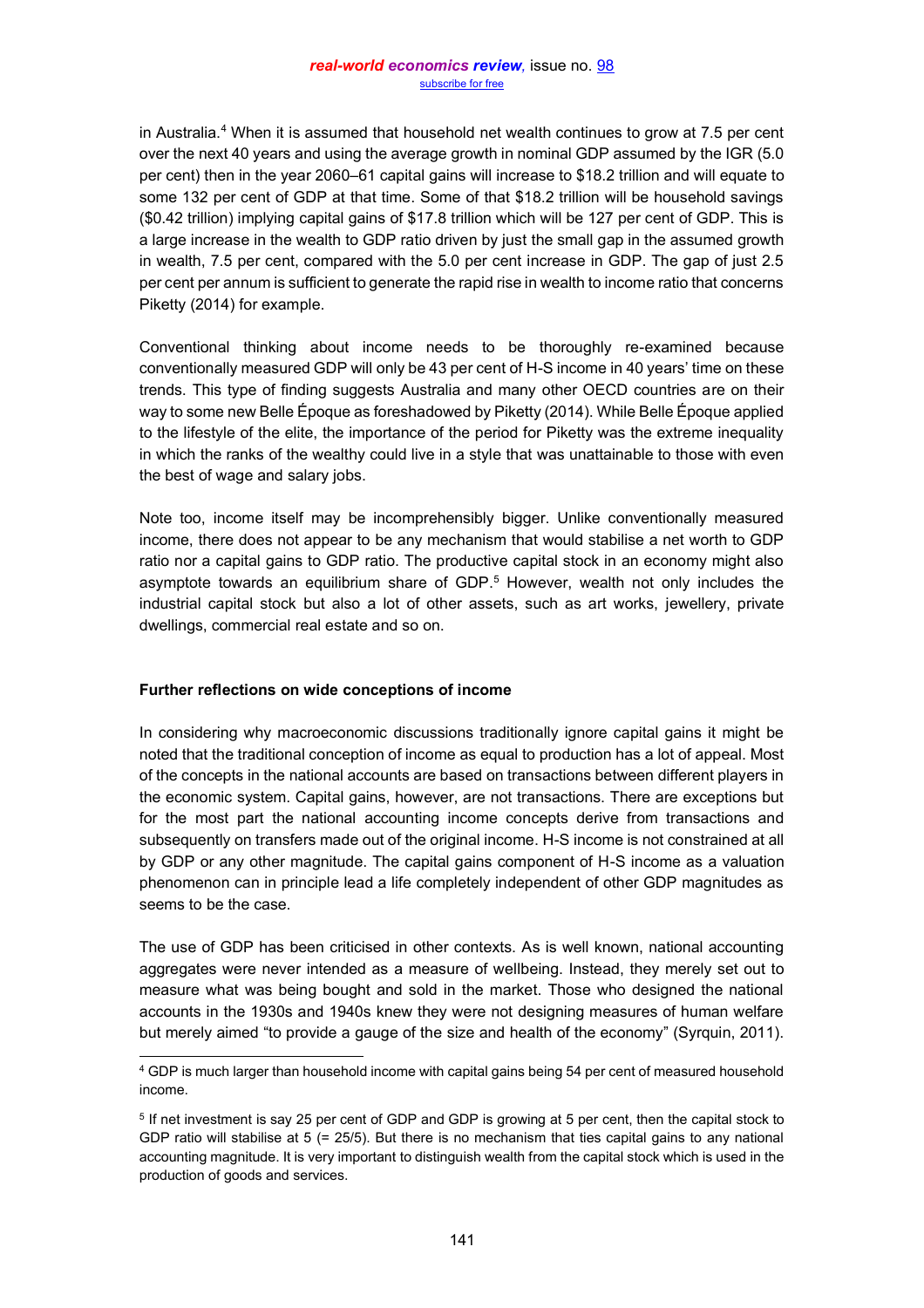Critics point to examples such as the contraction in GDP if someone marries their housekeeper or that cleaning up pollution can increase GDP. Hence GDP can be a perverse measure of wellbeing. These and other limitations of GDP are discussed in a report by Stiglitz and others commissioned by the French Government which kicked off a renewed worldwide discussion on the limitations of GDP (Stiglitz et al, 2009). It is interesting that to date there has been little analogous discussion about whether GDP is the appropriate yardstick for evaluating fiscal issues such as the fiscal consequences of ageing discussed here.

During the Second World War Keynes was interested in measures of GDP and related magnitudes with the aim of measuring how much output might be increased or reoriented for the war effort (See Tilly 2009). For present purposes the productive capacity is less important than the questions of how much tax to raise and how to distribute tax liabilities. Hence, the present paper is more interested in the capacity to finance spending in which case the "burden" can be shared with income sources that do not derive from GDP, including capital gains which is our present concern.

## **Fairness**

It is already inequitable that wealth and capital gains are taxed so lightly in many jurisdictions. OECD statistics for example show that the OECD average tax on property was 1.9 per cent in GDP in both 1965 and 2018 (OECD, 2020). The average theoretical tax rate applying to capital gains on real property was just 15.7 per cent in 2016 with capital gains on shares subject to various concessions relative to taxes on other earned income (OECD, 2018). The idea of a fair tax is that two people with the same income, the same deductions and so on should be taxed the same no matter the source of that income. Capital gains or personal exertion or any other source of income should be taxed equally. Paul Krugman says, "the low tax rate on capital gains is bad economics, even ignoring who it benefits" (Krugman, 2012). The failure to adequately tax capital gains is an enormous advantage to the rich.

Here the Australian example is used but while the actual numbers will be different in different economies, the qualitative message should be much the same. In Australia the average top 20 per cent of wealth holders enjoyed capital gains of 108 times the capital gains of the lowest 20 per cent of wealth holders. That suggests capital gains will continue to inflate the incomes of the wealthy and so worsen the distribution of income in Australia. The following table examines the incomes of the five quintiles by wealth ownership. Row 1 in Table 1 presents total gross income as defined by the ABS and which excludes capital gains. In the next row capital gains themselves are given. Capital gains for each quintile are calculated by deducting the previous vears' net worth from net worth in 2017-18 (the latest figures available)<sup>6</sup> That may mean incorrectly attributing some acquisition of assets to capital gains instead of savings, however, that should not change the orders of magnitude calculated here. The final row in Table 1 is our estimate of the H-S income.

 $6$  In fact, data limitations meant having to use the difference between 2017-18 and 2015-16 and dividing by two.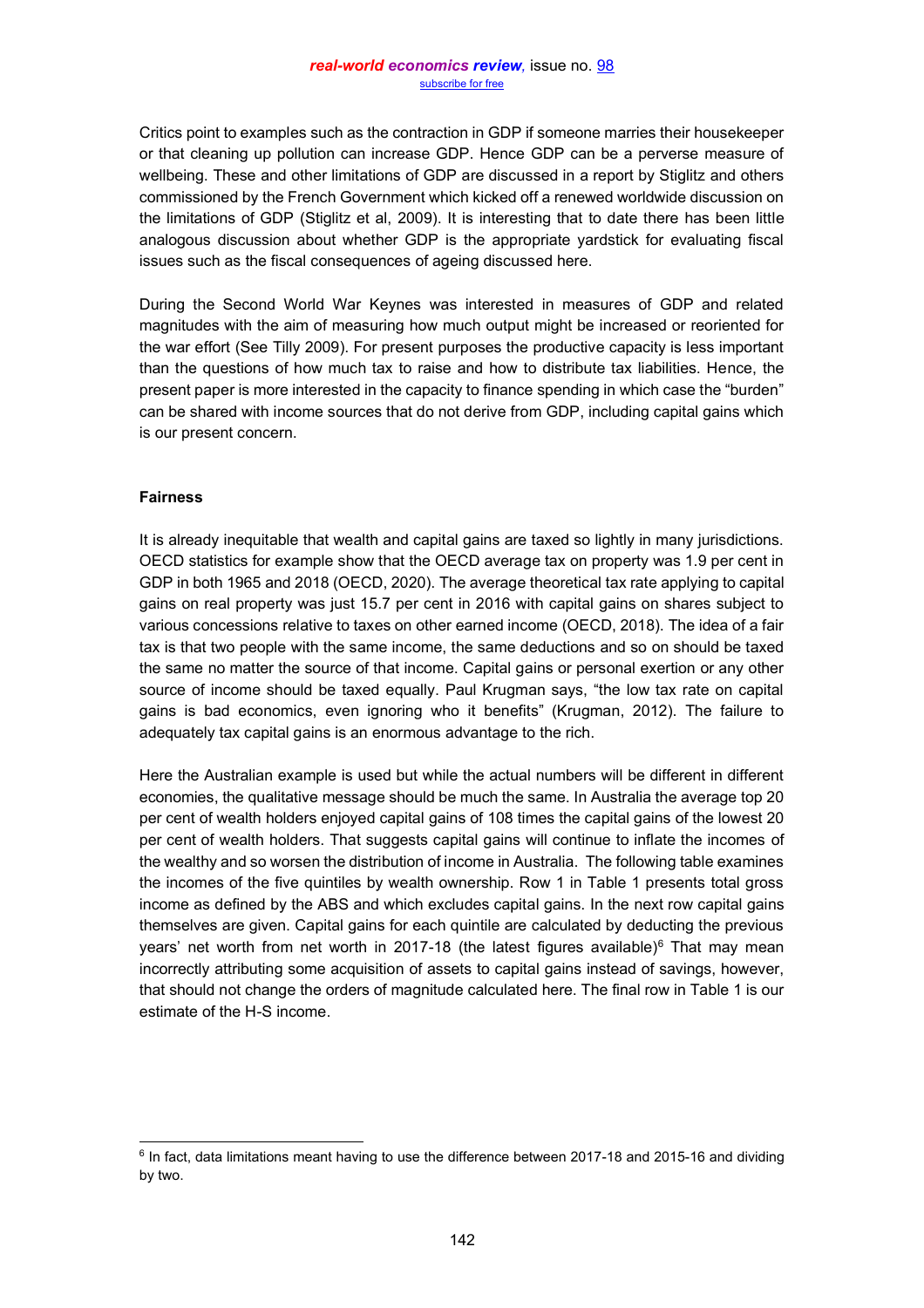| The Australia Institute<br>Research that matte | Lowest   | <b>Second</b> | <b>Third</b> | <b>Fourth</b> | <b>Highest</b> | Ratio<br>highest to<br><b>lowest</b> |
|------------------------------------------------|----------|---------------|--------------|---------------|----------------|--------------------------------------|
| <b>Total gross</b><br>income                   | 80,712   | 138,893       | 152,217      | 164,185       | 270,696        | 3.4                                  |
| <b>Capital Gains</b>                           | 3,591.50 | 22,068        | 71,704       | 129,367       | 389,396        | 108.4                                |
| Total (H-S<br>income)                          | 84,304   | 160,961       | 223,921      | 293,552       | 660,092        | 7.8                                  |

**Table 1:** Household Wealth Quintiles, Incomes received, 2017-18, \$.

**Source:** Author's calculations and ABS (2021a) *Australian National Accounts: Distribution of Household Income, Consumption and Wealth, 2003-04 to 2019-20*, 18 June.

Before discussing the implications of Table 1 it is important to note that wealth and income are poorly correlated. While it may strike the reader as odd in that, for example, the bottom quintile has an apparently reasonably high gross income. Younger households may well enjoy reasonably high incomes. That means when considering the least wealthy we are not necessarily looking at the lowest income earners. Households with new entrants into the labour force are likely to have few assets but may have high incomes. At the other end of the wealth distribution, high wealth households may use companies and other vehicles to hold assets and receive income and may not necessarily pay themselves much of that income.

The important thing about Table 1 is that it shows rather dramatically how capital gains are critical to understanding income and wealth in Australia. Standard measures of income suggest the wealthiest households receive 3.4 times the income of the least wealthy. That seems a rather small degree of inequality. However, as might be expected, there is a large inequality in the distribution of capital gains with the ratio of top to bottom at 108.4 to 1 meaning the top 20 per cent of households receive 108.4 times the capital gains received by the bottom wealth quintile. The effect of capital gains then is to increase the top to bottom comprehensive income ratio which becomes 7.8 to 1, much higher than simple income measures might suggest.

Looking ahead, as net worth outpaces conventional income measures so too will capital gains increase relative to other incomes. That implies that ever higher capital gains will pull the income distribution further apart. For example, if capital gains were twice as high as shown in Table 1 then the top to bottom ratio would blow out from 7.8:1 to 11.9:1. So long as wealth to income ratios are rising then this sort of trend is inevitable.

Of course, as wealth increases it is also possible and perhaps likely that its distribution will be biased even further in favour of the rich. The OECD has noted that the "growth in net wealth levels has ... been very uneven across the distribution. On average, wealth levels for the top 10% have grown by 13% in real terms over the past decade, and wealth for the next 50% has increased by 6%. Meanwhile, the bottom 40% saw their average wealth shrink by more than 12%. This resulted in widening wealth gaps, with the wealth shares of the wealthiest 10% increasing at the expense of the remaining 90% of households. This development affected most countries..." (OECD 2021).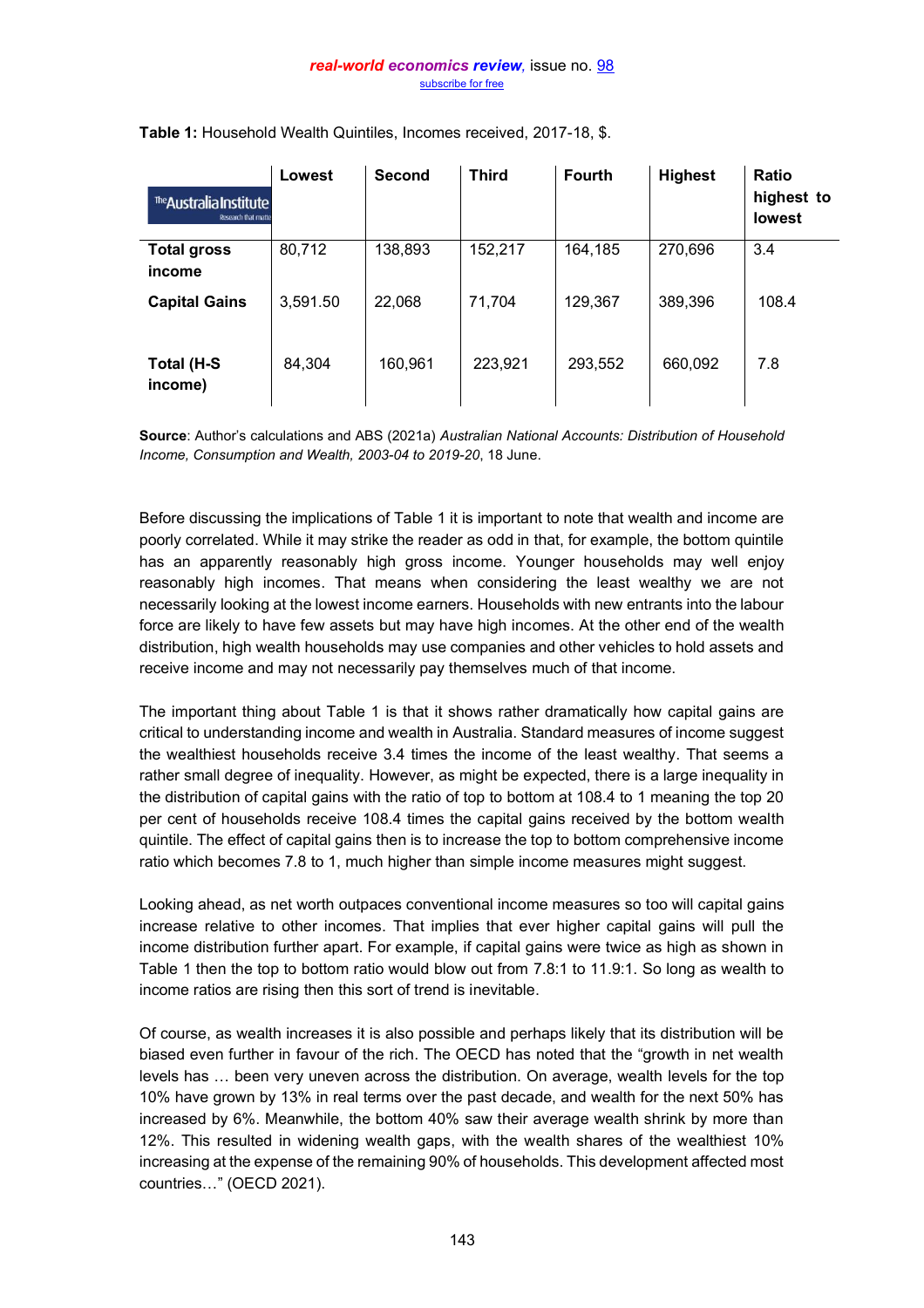In its latest *Annual Economic Report* the Bank for International Settlements (BIS, 2021) has examined the effect of monetary policy on the distributions of income and wealth in the major high-income countries. To the extent that lower interest rates encourage economic activity the BIS argues that should be associated with lower inequality that tends to follow higher employment. In relation to wealth, the BIS suggests that lower interest rates may have increased wealth but not worsened the inequality in wealth ownership. Indeed, if housing is a higher proportion of wealth at the bottom of the distribution and if lower interest rates disproportionately affect house prices, then the distribution of wealth may even be improved somewhat.<sup>7</sup> But Table 1 illustrates the problem in thinking that way. Suppose wealth increased across the board but without changing the ratio of the top to bottom wealth holders or any of the other distributional measures. That is likely to mean that the annual capital gains are also doubled. The very unequal distribution of capital gains can greatly worsen the distribution of H-S income compared with conventionally measured income and it all gets so much worse as both wealth and capital gains increase.

One thing is clear; higher levels of wealth generate higher capital gains as wealth gets bigger and higher wealth is likely to be associated with even higher future capital gains. And this greatly worsens the equity of the distribution of comprehensive income. This shows how the BIS fell into a trap by separately considering income and wealth distributions. It is important to appreciate how they interact through the capital gains mechanism.

The exact numbers are uncertain, but these exercises drive home the point that the increase in wealth and associated capital gains will be associated with worsening inequality. Wealth tends to be held by the older people so that higher wealth levels will increase the disparities between young and older households. But even within the older households there will still be large numbers with low incomes and low wealth. Hence there will be in the future, as there is now, a problem associated with a good deal of inequality among older people. Those inequalities will be an issue for future generations to address. But it is important to stress that this is not a young versus old problem as it is often portrayed; it is more correctly a problem of rich v poor or even old rich v old poor. There need only be a higher burden on the working age population if governments chose not to fairly tax wealth and capital gains.

Without wanting to stray too far off topic, it is interesting to also reflect on the fact that while there has been a trend towards lower company tax and lower personal taxes on capital income, it is not national governments but organisations such as the IMF that have led the charge to change course. The IMF has also long opposed the trend towards international tax competition and former IMF director Christine Lagarde (2014) stated that "there would be more revenue for all if countries resisted the temptation to compete with each other on taxes to attract business. By definition, a race to the bottom leaves everybody at the bottom". The IMF pointed out that taxes on capital income are important in "shaping the progressivity of a tax system" (IMF, 2017). It stressed that capital income is distributed more unequally and has been rising relative to other incomes and is now a large share of personal incomes among the rich. It cited American figures that show the highest 400 taxpayers received 60 per cent of their income in capital gains which we take to be realised capital gains.

 $<sup>7</sup>$  As it happens, housing for the bottom and second bottom quintiles is 28 and 35 per cent of net worth</sup> compared with just 16 per cent for the top quintile. However, it is not clear that price increases for housing have outstripped the prices of other assets.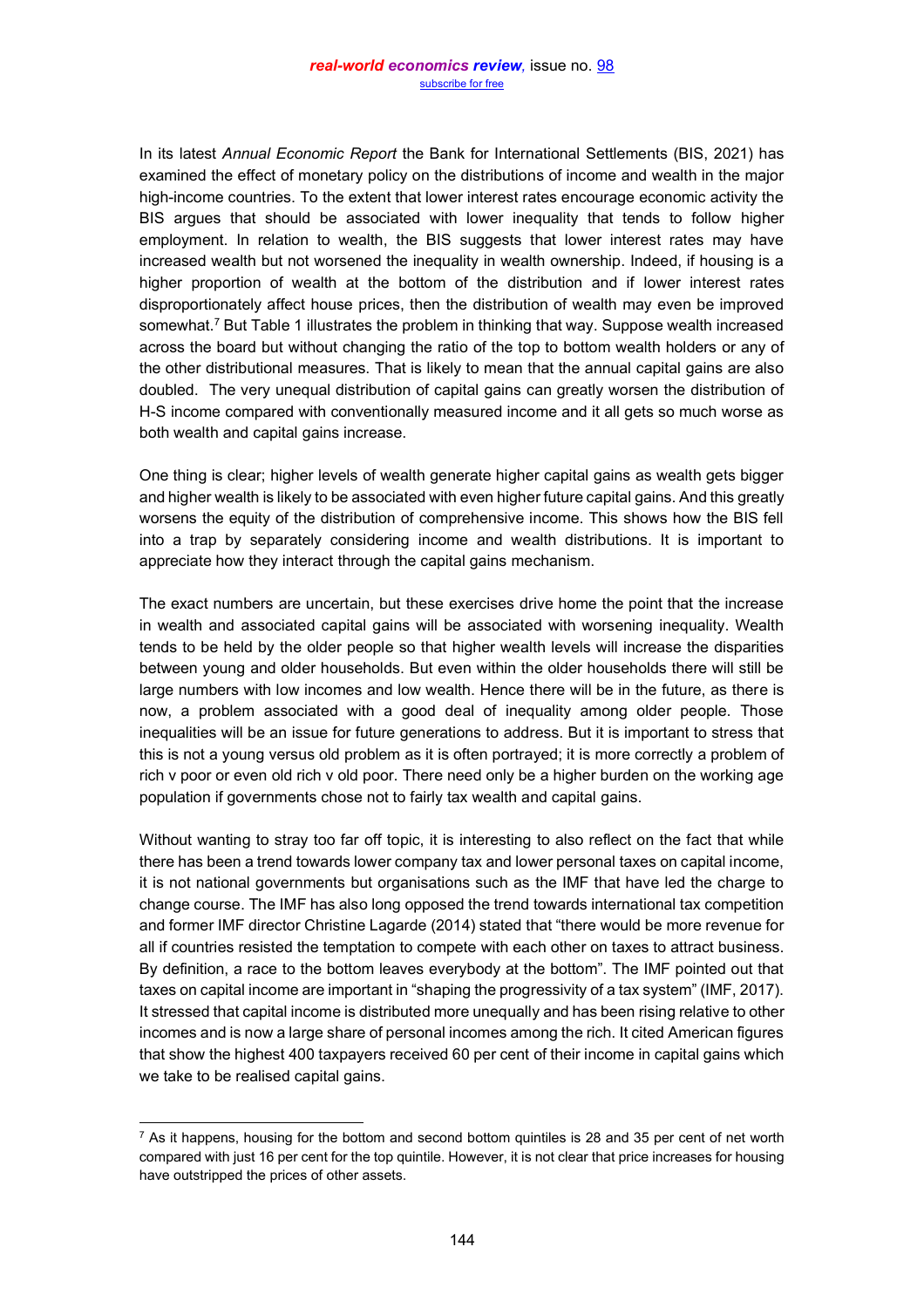# **Revenue implications**

Any discussion of capital gains and expanded definitions of income raise the question of taxation and there are important implications for the revenue effort from our discussion to this point. In the US it is more widely recognised that it is the top income earners who escape their fair share of tax through the low or concessional rates on capital gains. As Krugman (2012) says:

³The main reason the rich pay so little is that most of their income takes the form of capital gains, which are taxed at a maximum rate of 15 percent, far below the maximum on wages and salaries. So the question is whether capital gains  $$ three-quarters of which go to the top 1 percent of the income distribution  $$ warrant such special treatment."

Incidentally, for comparison, the top one per cent of taxpayers in Australia declare 56 per cent of all the capital gains declared to the Australian tax office but declare a much smaller 9.6 per cent of all taxable income. For the top ten per cent the figures are respectively 71 per cent and 21 per cent. $8$  This confirms that capital gains overwhelmingly go to the rich and are taxed more lightly than regular income. Anthony Atkinson, Thomas Piketty, and Emmanuel Saez have pointed to the world-wide erosion of the tax base with the gradual removal of capital gains.

³The erosion of capital income from the progressive income tax base. Early progressive income tax systems included a much larger fraction of capital income than most present progressive income tax systems. Indeed, over time, many sources of capital income, such as interest income or returns on pension funds, have been either taxed separately at flat rates or fully exempted and, hence, have disappeared from the tax base. In all cases, only realized capital gains are included, if at all, in tax statistics and no information on accruing capital gains is available." (cited in Roth 2021)

Of course, in the US and other tax jurisdictions, capital gains attract tax only when they are realised. Part of the reason is obviously practical; measuring capital gains is difficult and many unique assets do not have deep and liquid markets in which market valuations can be used to assess the value of assets and how they change over time. However, the failure to tax capital gains until they are realised gives a large benefit to their beneficiaries. Capital gains are allowed to grow at compound growth rates until they are eventually realised, if at all.<sup>9</sup> It remains very unfair that capital gains are tax free for the most part.

A topic not discussed so far is the implication for tax avoidance. While an important topic in its own right it also reminds us that ordinary definitions of income will miss a good deal because people are deliberately disguising other income as capital gains. That makes the exclusion of

 $8$  Author's calculations with data from Australian Tax Office (2021).

<sup>9</sup> To appreciate the benefit of taxing capital gains only on realisation, compare two tax regimes, one with an annual 35% tax on capital gains as they accrue and second, taxing them on realisation. An asset worth 100 held for 40 years appreciating at 10 per cent per annum has an after-tax value 2.5 times higher if taxed on realisation rather than on an accrual basis.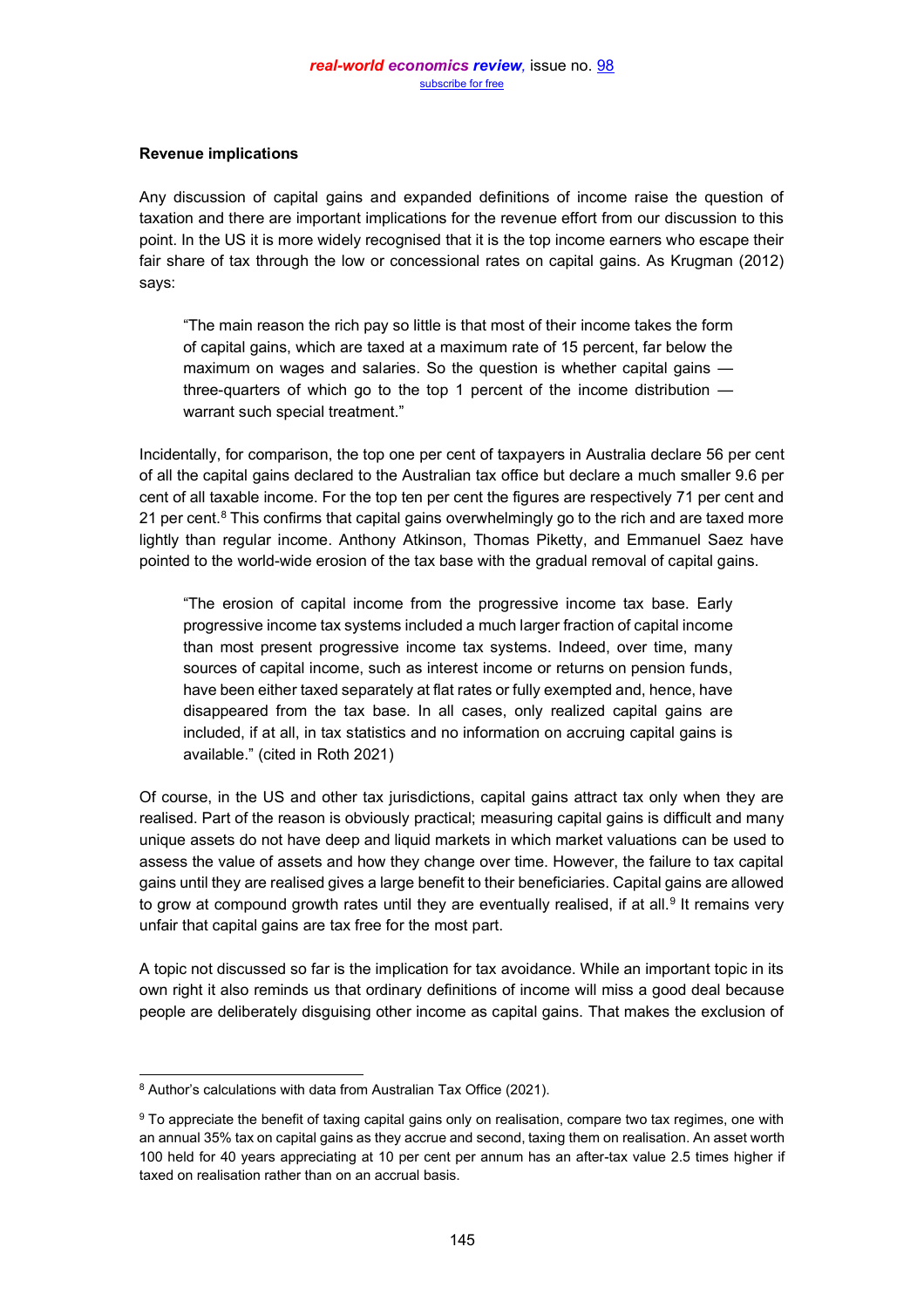capital gains from much macroeconomic analysis so much worse and incidentally hides a lot of the income at the top end of the income distribution (see Advani and Summers, 2020).

An alternative to taxing capital gains on an accrual basis is to tax wealth on a regular basis, a topic taken up in the next section. Before doing that note that there are other policies that may also be worth examining but will not be pursued further in this paper. To begin with economic power and the associated monopoly profits are increasing throughout the world. Those feed into non-labour incomes and often through low or lightly taxed capital gains. Attempts to limit that power through such things as competition policies and price controls should slow down the accumulation of wealth on the part of the rich even if there is little evidence of that to date.

## **Wealth tax**

To the extent they are taxed at all, capital gains are only taxed on realisation. In that way avoidance avenues can take place by simply not realising capital gains. The arguments against taxing gains as they accrue are pragmatic. It would be difficult to measure the value of assets each year to calculate tax liabilities.

If capital gains are difficult to tax because they are difficult to value, then perhaps wealth should be taxed instead. Wealth could be deemed to have a provisional value equal to historic cost plus the general level of inflation since purchase. The existing capital gains tax could then be used to impose additional tax or give credit for any gains on realisation above or below the amounts previously assessed. Atkinson points out that while the increasing inequality due to capital gains suggests that tighter capital gains taxes may be warranted, in fact a good deal of the capital gains have already taken place and dramatically increased the wealth of the wealthy (Atkinson, 2015). Past capital gains can only be captured by a wealth tax of some sort.

A capital tax or wealth tax is the major policy Piketty calls for to address the fundamental problem identified in his book—the tendency for wealth to grow more quickly than the economy generally and so for wealth to be more and more unequally distributed among the population.10 Piketty suggests that those with "fortunes" worth less than  $\epsilon$ 1 million might pay nothing, while a tax of 1 per cent would apply to "fortunes" between  $\epsilon$ 1 million and  $\epsilon$ 5 million, and 2 per cent to those greater than  $\epsilon$ 5 million. Piketty thought the tax would need to involve international cooperation with respect to rates, definitions and similar so as to avoid countries being played off against each other. A wealth tax as a tax on capital is not related to the rate of return on capital or the way it is invested and so wealth owners will be undeterred from seeking out the best pre-tax return options. Such a tax design would indeed seem to leave the investor with a fixed tax irrespective of the return they might earn.

Stiglitz (2020) has argued that Europe should pursue wealth taxes more aggressively both for the revenue potential but also to address concentrations of family wealth built up through inheritance. That would include annual wealth taxes but also death duties. Stiglitz cites studies that show inherited wealth discourages work on the part of the beneficiaries. That makes sense; people who can live in comfort without working are unlikely to take it up.

<sup>&</sup>lt;sup>10</sup> See Piketty T (2014). Piketty's work leads him to the conclusion that everything is dominated by the rule;  $r > q$  where r is the rate of return on capital and q is the growth in the economy. If r exceeds q, then the stock of wealth is growing more quickly than the size of the economy.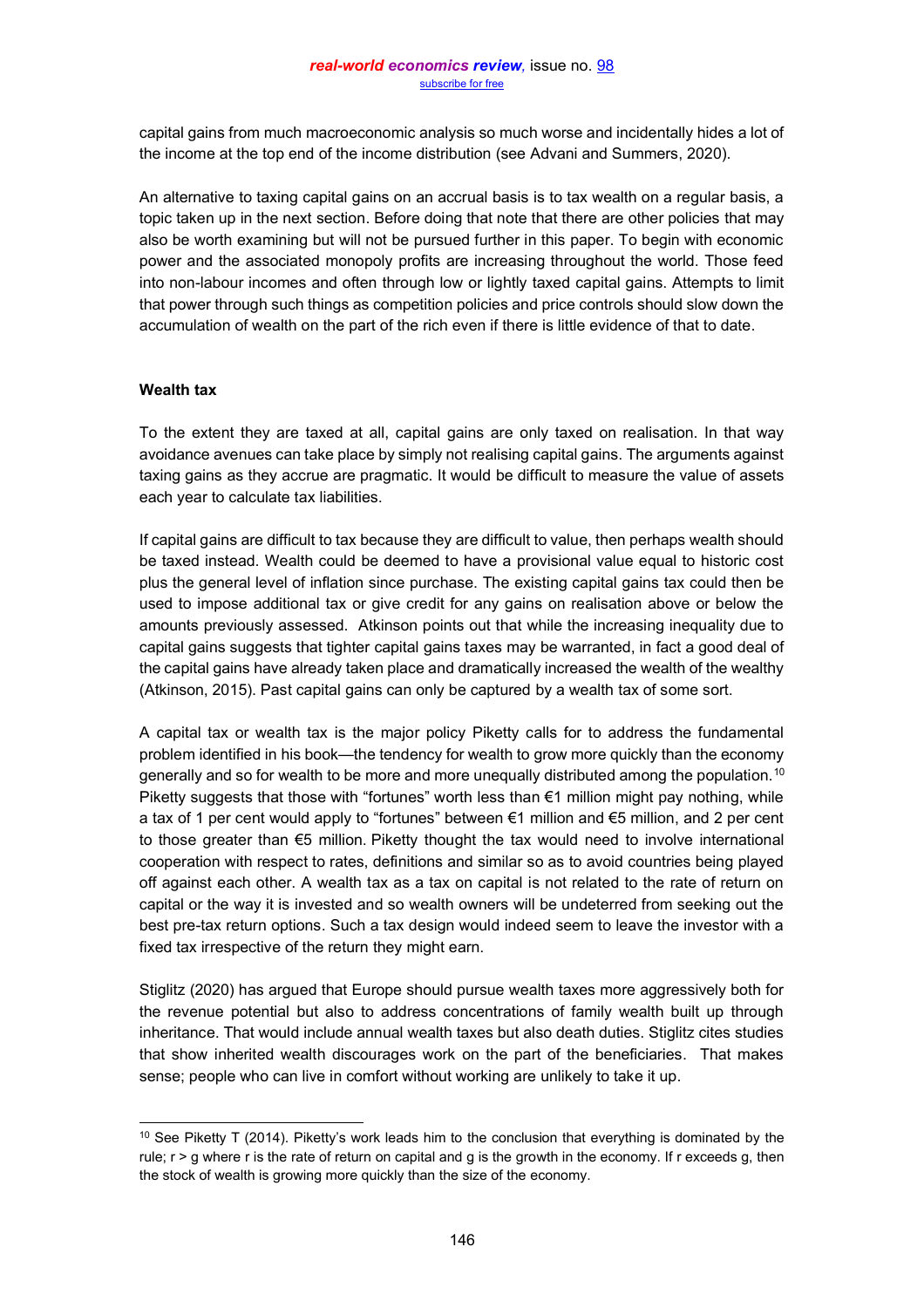Mike Truman (2006), the then editor of the journal *Taxation*, put it very well when he said:

"...the problem with inheritance tax is that we're not paying enough of it...For all its faults in practice, it is in principle a perfect tax,  $\dots$  the tax liability comes at a point where those who did have the money no longer need it, and those who are about to get the money have managed quite well so far without it. Except in a very few cases, there is no problem with liquidating assets in order to get the funds to pay the tax."

# **Conclusions**

This paper has tried to show that the existing analyses of intergenerational issues fail to take account of some of the major trends that will determine the wellbeing of a nation, how that wellbeing is distributed between the rich and poor and the extent to which a nation can "afford" government services in the context of an ageing population. As the introductory public finance textbooks point out, broad definitions of income should be used. That includes the present case when looking at questions such as the future wellbeing people and how that might be affected by the revenue raising efforts of future governments along with trends in government spending. Wealth and increases in wealth, or capital gains, are typically missing in such analysis but are very important in considering whether or not people can "afford" government services.

By including capital gains in a comprehensive measures of income such as the Haig-Simons income measure the distribution of income looks so much worse than when capital gains are ignored. This is likely to be the case in most OECD countries and maybe much worse in some of them. Observers who focus on just the distribution of income or wealth in isolation miss an extremely important joint dynamic that ever increases the income disparities. Given the likely huge increase in income (widely defined) over the next four decades it is ludicrous to suggest there are any social needs national governments cannot "afford" if they want to. Eventually countries are going to have to face the need to tax capital gains more seriously and/or bring accumulated wealth into the tax system. That is not to suggest that taxes must finance all spending but as the distribution of comprehensive measures of income is driven further apart it must become more apparent that many people are waking up with ever-increasing wealth each morning having done nothing to earn it.

The booming wealth and capital gains in the system will profoundly affect the social and economic structures emerging over future decades. But it is incorrect to put the intergenerational problem in terms of the burden an ageing population will impose on future generations. The future generations are going to have to ensure that the rich and very rich old people assist the poor old people in their communities. We have misallocated our worries towards thinking that the problem is one of entitlements to government services when it is not. We can only wonder at the political power behind tax systems that impose most of the burden on ordinary people as they work or consume but very light taxes on wealth and capital income, especially capital gains. It is hard to even imagine a better con on the part of the rich who:

- **Take most of their income in a form that is hidden from even the national accounts and** does not appear in most distributional analysis.
- Lobby hard to ensure that even when it is taxed on realisation, it is taxed lightly, while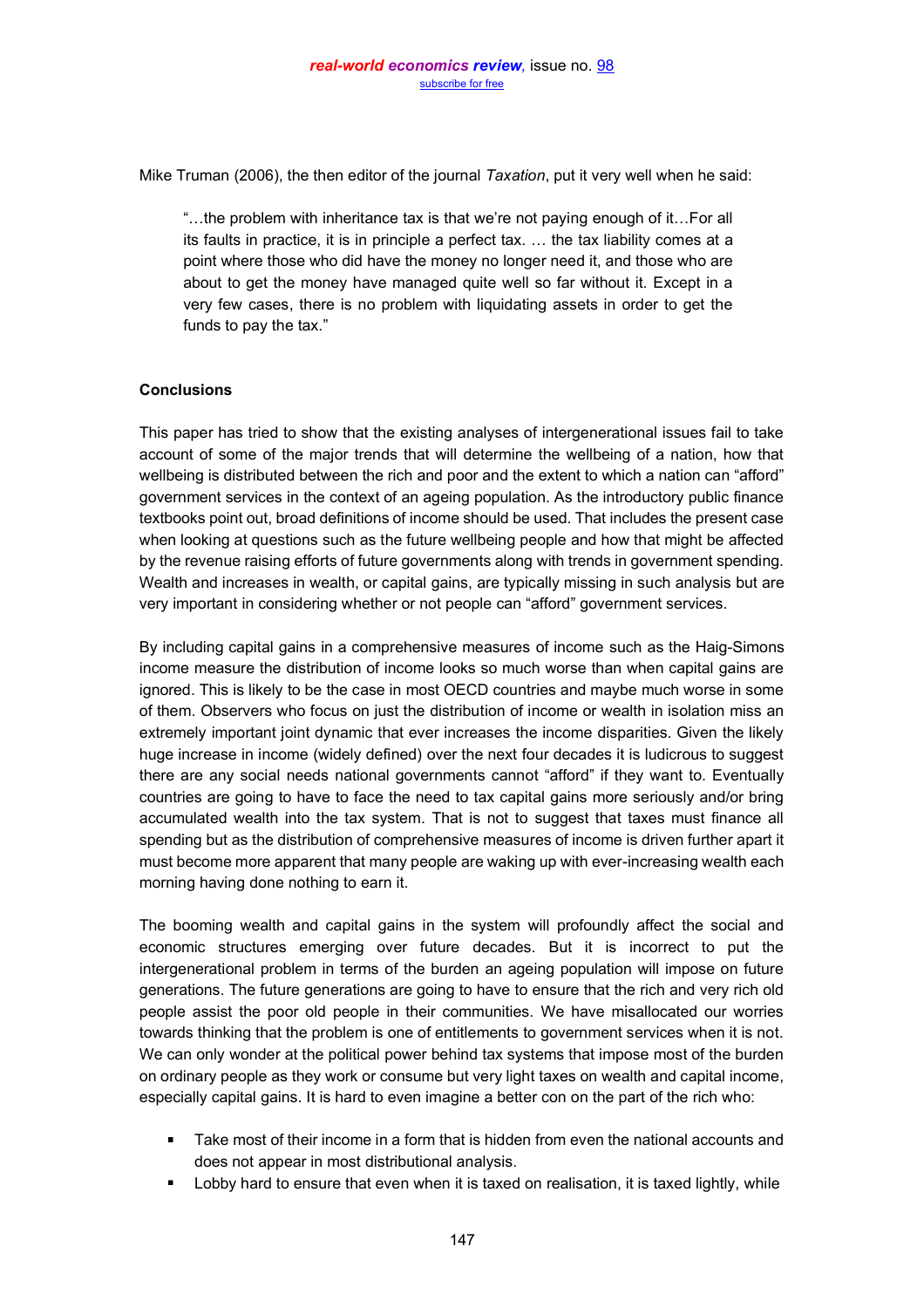- $\blacksquare$ Traditional definitions mean that half or more again of the income going to the rich is barely noticed at all.
- If capital gains are noticed we are told they are not real income, just market fluctuations, so don't bother your pretty heads about it all.

#### **Acknowledgements**

The author would like to acknowledge helpful suggestions from Jeff Borland, Richard Denniss, Meredith Edwards, Marilyn Harrington, Mike Keating, Andrew Leigh and Steve Roth.

#### **References**

Advani, A., Chamerlain, E., and Summers, A. (2020), "Is it time for a UK wealth tax?" Initial Report, *International Inequalities Institute*.

[https://web.archive.org/web/20200711225346id\\_/https://static1.squarespace.com/static/5ef4d1da53822](https://web.archive.org/web/20200711225346id_/https:/static1.squarespace.com/static/5ef4d1da53822a571493ebd0/t/5efd1390a451b40fbf12b7ba/1593643938709/Is-It-Time-For-A-UK-Wealth-Tax.pdf) [a571493ebd0/t/5efd1390a451b40fbf12b7ba/1593643938709/Is-It-Time-For-A-UK-Wealth-Tax.pdf](https://web.archive.org/web/20200711225346id_/https:/static1.squarespace.com/static/5ef4d1da53822a571493ebd0/t/5efd1390a451b40fbf12b7ba/1593643938709/Is-It-Time-For-A-UK-Wealth-Tax.pdf)

Advani, A., and Summers, A. (2020), "Capital Gains and UK Inequality", *WID.world Working Paper No 2020/09*, May.

Alvaredo, F., Chancel, L., Piketty, T., Saez, E., and Zucman, G. (2018), "Section 3", *World Inequality Report 2018*, [wir2018-full-report-english \(1\).pdf \(unesco.org\)](https://en.unesco.org/inclusivepolicylab/sites/default/files/publication/document/2018/7/wir2018-full-report-english.pdf)

Armour, P., Burkhauser, R.V. and Larrimore, J. (2013), "Levels and trends in United States income and its distribution: A crosswalk from market income towards a comprehensive Haig-Simons income approach", *NBER Working Paper 19110*, June at [http://www.nber.org/papers/w19110.](http://www.nber.org/papers/w19110)

Atkinson AB (2015) *Inequality: What can be done?* London: Harvard University Press.

Australian Bureau of Statistics (ABS), (2021a) *Australian National Accounts: Distribution of Household Income, Consumption and Wealth, 2003-04 to 2019-20*, 18 June.

ABS, (2021b), *Australian National Accounts: Finance and Wealth*, 24 June.

ABS, (2021c), *Australian National Accounts: National Income, Expenditure and Product*, 2 June.

Australian Government, (2015), *2015 Intergenerational Report: Australia in 2055*, March.

Australian Government, (2021), *2021 Intergenerational Report: Australia over the next 40 years*, June.

Australian Tax Office, (2021), *Taxation statistics 2018±19*, at [https://www.ato.gov.au/about-ato/research](https://www.ato.gov.au/about-ato/research-and-statistics/tax-and-superannuation-statistics/)[and-statistics/tax-and-superannuation-statistics/](https://www.ato.gov.au/about-ato/research-and-statistics/tax-and-superannuation-statistics/)

Bank for International Settlements (BIS), (2021), *Annual Economic Report 2021*, June at [https://www.bis.org/publ/arpdf/ar2021e.pdf.](https://www.bis.org/publ/arpdf/ar2021e.pdf)

Congressional Budget Office, (2020), *The 2020 long-term budget outlook*, September at <https://www.cbo.gov/system/files/2020-09/56516-LTBO.pdf>

European Commission, (2015), *The 2015 Ageing Report: Economic and budgetary projections for the 28 EU Member States (2013-2060),* Brussels, p 4 at

[https://ec.europa.eu/economy\\_finance/publications/european\\_economy/2015/pdf/ee3\\_en.pdf](https://ec.europa.eu/economy_finance/publications/european_economy/2015/pdf/ee3_en.pdf)

Haig, R.M., (1921), "The Concept of Income - Economic and Legal aspects." In Haig, Robert M. (ed.), The Federal Income Tax, 1-28. Columbia University Press, New York, NY.

IMF, (2017), "Tackling inequality", *Fiscal Monitor*, October.

IMF Staff, (2019), Macroeconomics of aging and policy implications at <https://www.imf.org/external/np/g20/pdf/2019/060519a.pdf>

Krugman, P. (2012), "The dubious case for privileging capital gains", *New York Times*, 19 January.